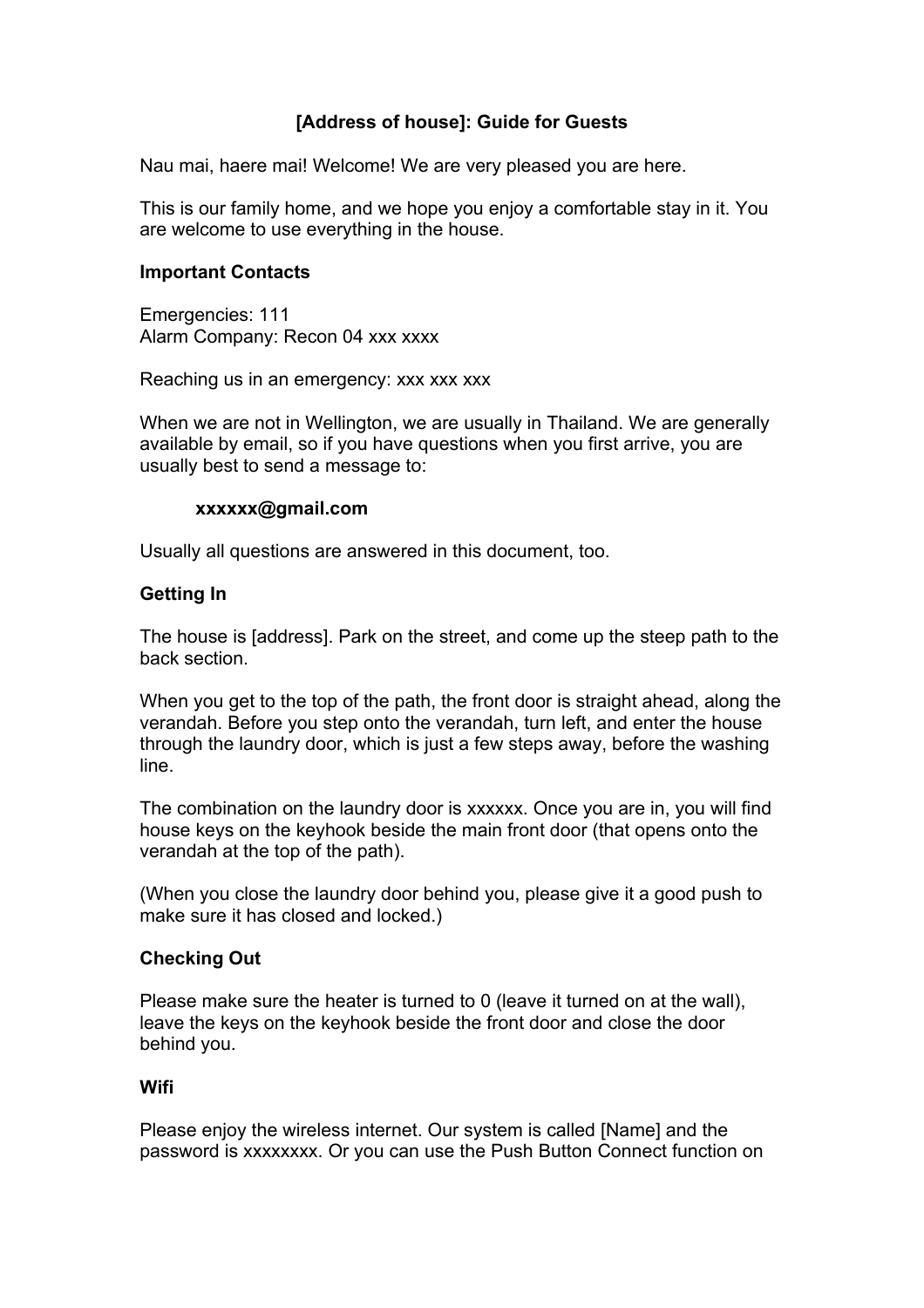the black modem unit in the lounge. On the modem, there is also a plug for an Ethernet cable if you don't want to use the wifi.

# **Food and Groceries**

Please help yourself to hot drinks with our compliments.

Please help yourself to what you need for cooking. Use whatever spices and condiments you need – there's no sense in buying a big bottle of vinegar or a whole packet of cumin when you're on holiday!

As for other groceries, feel free to help yourself to anything you need and replace it as you go. There are two inexpensive supermarkets in Kilbirnie, a Pak 'n' Save and a Countdown, about 1.5km from the house, along with a Commonsense Organics grocery shop (and plenty of other shops). There is also a Four Square (a small grocery shop) in Hataitai Village.

There is a larger and more fancy supermarket, a New World, in Chaffers St at the end of Oriental Parade, about five minutes' drive away. You should be able to get just about anything there.

# **Recycling and rubbish**

If you could please put glass in the **small green recycling tub** by the clothesline, and all other recycling (not separated or bagged) in the **large yellow-topped recycling bin** by the clothesline, that would be great!

The recycling and rubbish are both collected on Friday morning. You don't need to do anything about that! A neighbour may come and take it out on Thursday night.

If, however, you are staying for a while and *want* to participate, you are most welcome to put out rubbish (in a yellow council bag, supplied in the outside rubbish bin by the clothesline, with spares under the kitchen sink) and recycling on Thursday night/early Friday morning if you want to.

The recycling system in Wellington alternates collecting glass one week and everything else (paper, cardboard, plastic, tins) the other week.

Just put the tied-up yellow bag and whichever recycling bin (glass or other) you see all the neighbours putting out on the footpath beside the road. But no pressure! That's just information in case you want it.

## **Alarm**

Please don't use the alarm.

## **Heater**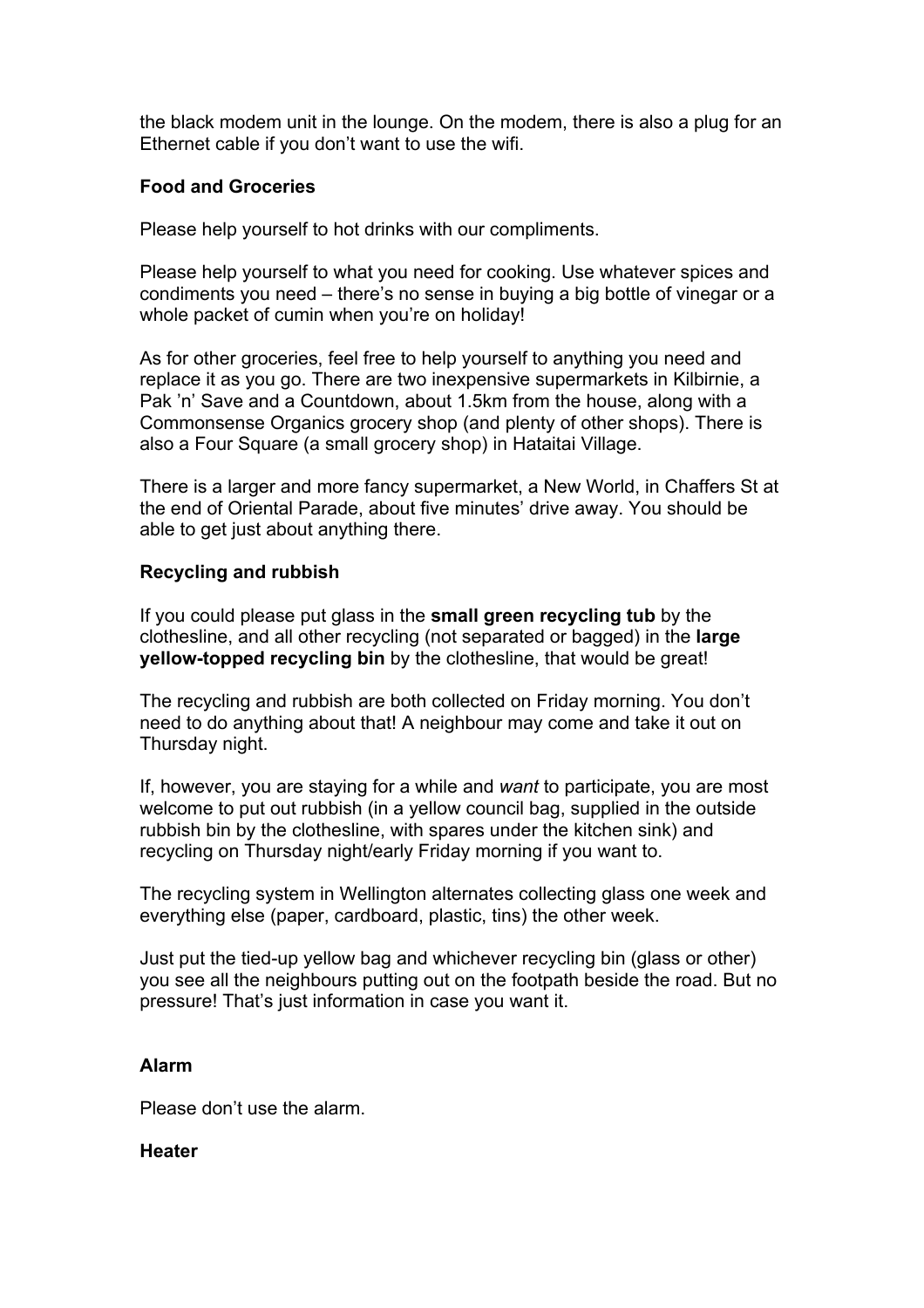The big gas heater in the lounge looks intimidating but is easy to use. Basically, you press no buttons or switches at all, and just control it with the dial.

To turn the heater on:

- 1. Pull open the front cover.
- 2. The knob with numbers 0-7 controls the amount of heat. When 0 is facing down, the heater is off.
- 3. To turn it on, just turn the knob anticlockwise. On a really cold night, we usually find that turning it until the 5 is facing down is about right, but feel free to experiment.
- 4. You can adjust how much of the heat goes into the lounge and how much into the hallway by moving the black 'Air Outlet Control' lever back and forth. When it is at the right end, the heat comes only into the lounge. When it is at the left end, the heat all goes into the hallway and the rest of the house. In the middle is half and half.
- 5. To turn the heater off, turn the knob clockwise so the 0 is facing down again.
- 6. Please **do not turn the heater off at the wall** or press any other buttons.

If the heater has been turned off at the wall for any reason, you'll need to ignite the gas afresh (full instructions are also printed on the heater on the control panel):

- 1. Turn the heater on at the wall.
- 2. Hold down the button on the right of the panel that has a lightning sign on it
- 3. Press the black ignition button, hard, a few times. If it's been off for a while this may take 30 seconds of pressing.
- 4. The heater is ready when the blue pilot light shows through the little glass window.

## **Bedrooms**

There are electric blankets on the beds in two bedrooms, but not in the child's bedroom. If you would like to, you are welcome to use the hot water bottles at the top of the linen cupboard by the bathroom.

There are also extra blankets and duvets in the other linen cupboard beside the laundry. Please help yourself – we want you to be warm!

There is a small portacot under the bed in the room closest to the road. It is a Phil & Ted's Traveller.

## **Security Light**

The outside security light by the verandah is very sensitive and sometimes goes on in the middle of the night – if, for instance, a cat goes past. If this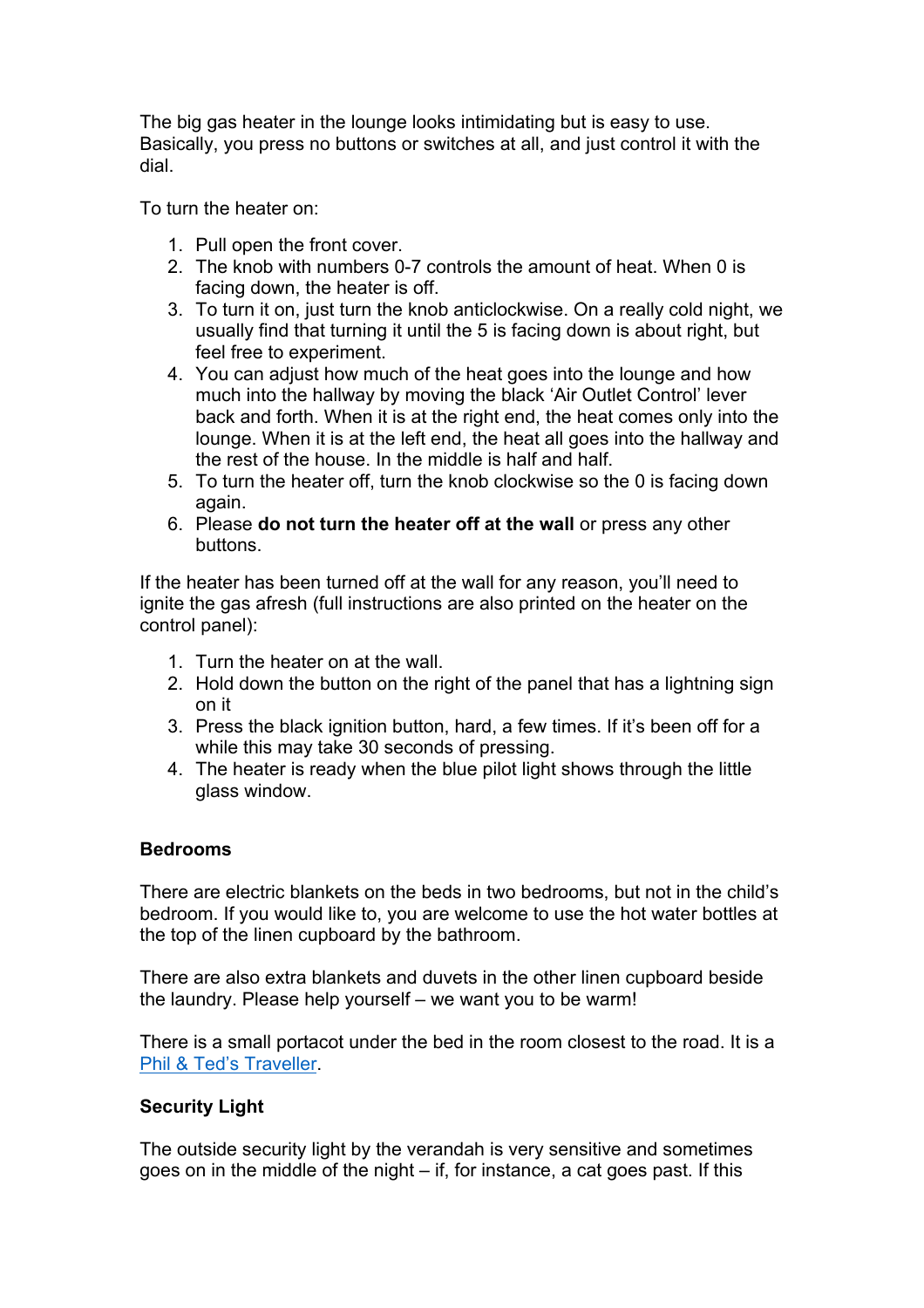might wake someone in the child's bedroom, you can turn the light off beside the front door.

If the light is already on when you turn the switch off, it won't turn off immediately, but it will eventually, and then shouldn't be activated later on.

# **Laundry**

You are welcome to use the washing machine and clothesline, drying racks or dryer.

The washing machine is an old faithful. It only does a cold (or at a pinch, warm) wash, but that gives good results with the Persil detergent that is supplied.

You are also welcome to use soapnuts instead if you are used to them.

- 1. Put clothes in the machine
- 2. Pour a scoop of washing powder over the clothes (or under them).
- 3. Close the lid
- 4. Press POWER
- 5. Choose the water level, depending on how big the load is
- 6. Choose the water temperature cold or warm only. The hot water feed is so slow that the load will take several hours to fill if you put the cycle on hot, and the machine may overheat! So please stick to cold (or warm if you're not in a hurry).
- 7. Optional: advance the cycle if things aren't too dirty, for a faster wash.
- 8. Press START

## **Dishwasher**

Please feel free to use the dishdrawers in the kitchen. They're pretty straightforward.

The top one does a better job than the bottom one, so you may like to stick to using the top  $-$  it's up to you.

They both work the same way.

- 1. Put dishwashing powder (kept in the cupboard under the sink) in the little drawer on the front-left (as you stand facing the bench). Powder goes in the right-hand half of the drawer.
- 2. If a black key sign is showing on the display, the controls are locked (great for when there are small people around!). To lock or unlock, press the key button for five seconds, until the sign stops flashing.
- 3. Control the cycle by using the touch-buttons on the inside left. We find 'normal' is usually fine if the dishes are rinsed, or 'heavy duty' otherwise.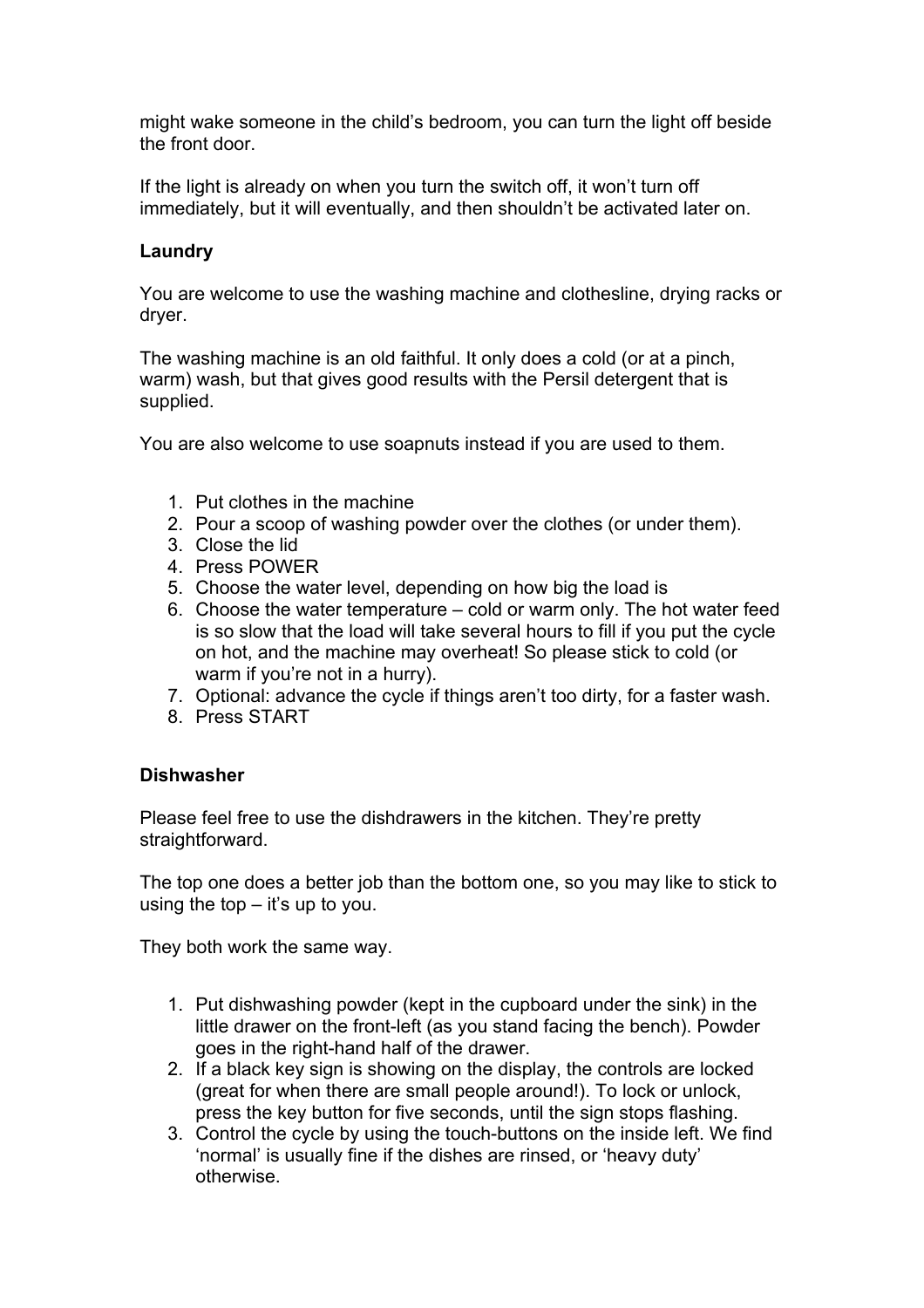- 4. Close the dishdrawer.
- 5. Press the start button on the outside.

#### **The oven**

To turn the oven on, use the tip of your finger (or some cutlery!) to press the on/off button which is slightly recessed.

Adjust temperature with the up and down arrows.

#### **Books and toys**

Please feel free to make use of books and toys.

Kids are welcome to play with any toys that are in view (we may box a few special items up and put them out of sight).

Of course we'd appreciate everyone treating things with appropriate care, but toys are made to be played with and we're not too precious about reasonable wear and tear. Please just let us know about any breakages.

#### **Linen**

All the sheets and towels you'll need are supplied, and we'll leave it to you to change and wash them as often (or seldom!) as you like during your stay. We'll arrange for them to be washed after you leave.

The towels and face-cloths are all in the linen cupboard beside the bathroom. Use as many as you like. There are also a few beach towels, which you're welcome to take to the pool or beach.

Kids can use any towels they like. There are some child-sized beach towels that you are welcome to use as bath towels if they appeal.

Spare sheets are in the linen cupboard between the laundry and the back bedroom. All the Super King sheets are white, and all the Queen sheets are cream or coloured.

The single squab mattress and the travelcot live under the bed in the back room or the master bedroom. The duvet for the mattress is dark blue and in the linen cupboard. The sheets for it are at the top left of the linen cupboard between the back room and the laundry.

## **Home Theatre System**

You can make use of the home theatre system, DVDs and CDs as much as you like. We do not have a television signal in our house, however.

#### **Smoking**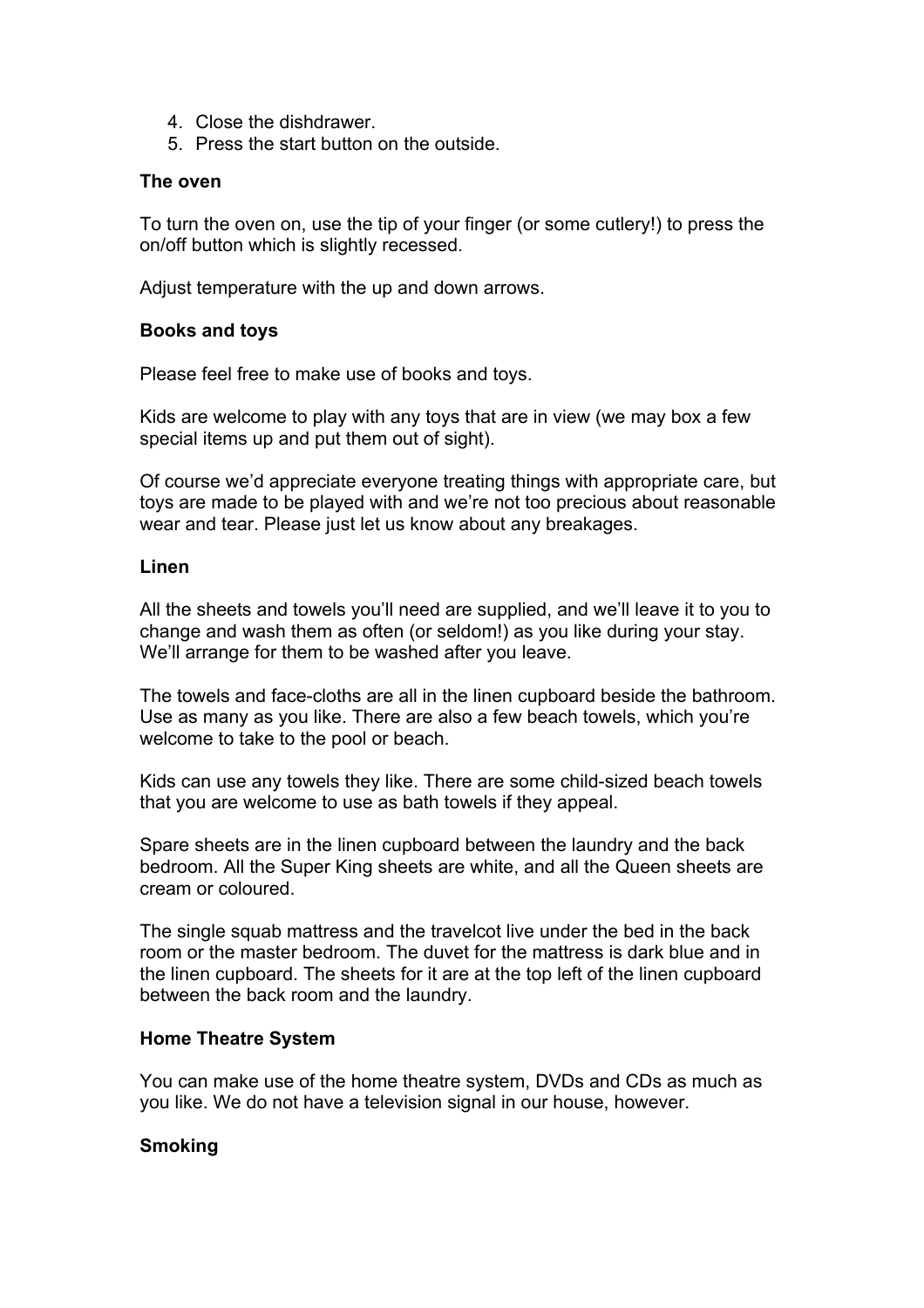There is no smoking anywhere on the property. We have asthma and allergies in our family and this is particularly important for us.

## **Cleaning**

The cleaning fee that you have already paid means that a cleaner will come after you depart and do most things (dusting, mopping, vacuuming, cleaning the bathroom, etc) including washing the bed-linen.

We would appreciate it if you could please leave the house tidy, putting away books and toys and washing dishes you have used. Thanks!

#### **In the area**

There are two sets of shops and community facilities nearby: Greta Point (down the hill) and Hataitai Village.

Greta Point:

At Greta Point there are tennis and basketball courts, picnic areas, a beach (including changing rooms and toilets) and pier. Feel free to use our tennis racquets.

We are regulars at Greta Point Café. If you pop in, say hi the owners, Andy and Tina, from our toddler James! It's closed on Mondays, as is the lovely Moroccan restaurant Marrakech just a little further up the road.

There's also a sheepskin warehouse next to the café that's worth a look for wool and fur products.

Hataitai Village:

At the intersection of Waitoa Road, Moxham Avenue and Hataitai Road is a cluster of shops and restaurants.

Food:

Crazy Rabbit Café Coolsville Trading Post Café Bellagio Café Nakhon Thai restaurant (also does takeaways) Indian restaurant Indian takeaway Chinese takeaway **Bakery** Fish and chip shop Burger Wisconsin Burger Fuel Hell Pizza Realm pub and adjoining restaurant (at the rear)